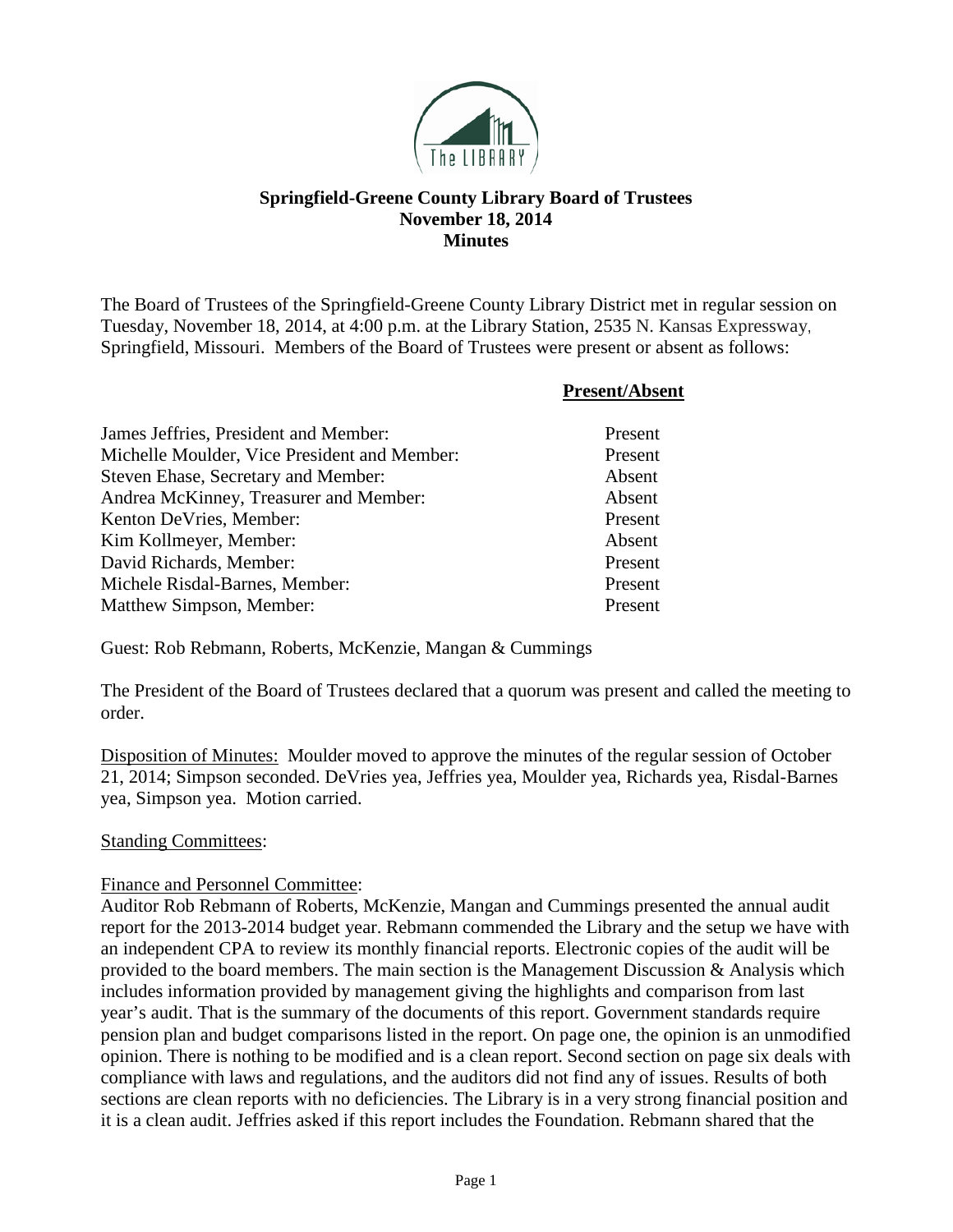Library Foundation is a footnote. Their audit is going to be presented to the Foundation Board. Jeffries said that he is sure that the Foundation will share their statement with us. DeVries moved to accept the auditor's report. Moulder seconded. DeVries yea, Jeffries yea, Moulder yea, Richards yea, Risdal-Barnes yea, Simpson yea. Report accepted.

DeVries reported for the Finance-Personnel Committee. The Library received a little tax revenue this month and \$182,465.66 for the current fiscal year. Most of the income was in the Revenue Other than Taxes and totaled under \$144,000. Personnel is at 29.8 percent of the budget, operating maintenance is 24.1 percent of the budget, charges and services is 27.3 percent, and telephone is 71.3 percent of the budget spent. The utilities are running higher than anticipated at 34.9 percent. Expenditures for the month are \$948,497 and 6 percent under budget. The general checking account cash balance is \$2,495,305.

Buildings and Grounds Committee: Richards reported on the November 11, 2014 meeting:

- At the Library Center the skylight was replaced on November 6. During the replacement, the circulation desk and areas under the skylight were fenced off.
- At the Midtown Carnegie Branch the updating of the public restrooms on the first floor was completed and eight of the stained glass panels have been repaired.
- Larry Snyder and Company construction has created a new sidewalk to the basement entrance. Conco Companies provided the concrete.
- The sidewalk repair at the Ash Grove Branch is still in progress.

Programs-Services-Technology Committee: Moulder reported that the committee met on November 12, 2014 at the Edge Community Technology Center and Krissy Sinor, Training Coordinator, presented the committee an update of the exciting new technology available at the Edge. Sinor is scheduled to provide a presentation to the full board at the January meeting.

### Report of the Director:

- The Library has once again been named a Library Journal Star Library for 2014.
- The Library Center turned 15 on November 7 and celebrated with a Sunday afternoon concert featuring Cindy Woolf and Mark Bilyeu.
- The Friends have once again sold over \$100,000 worth of materials at the Fall Book Sale: \$110,786.23 to be exact.
- The governor has released \$723,776 in withheld funds to small libraries.
- The 2013-2014 E-rate reimbursement of \$14,759.34 for Mediacom has been approved.
- On January 1, 2015, the Missouri minimum wage increases from \$7.50 to \$7.65.
- Another Chapter 99 Tax Abatement is coming before Springfield City Council on November 10. If approved, property taxes for the Hampton Townhouse Redevelopment located at 311, 319 & 325 S. Hampton Ave. will be held at the level before redevelopment for 10 years.
- The Republic Branch now has a mini-gift shop for the convenience of patrons.
- Patrons will soon have the ability to sign up for text message alerts about library materials, as well as the ability to renew materials by text message.
- Well-known children's author and illustrator Jan Brett will bring her bus to the Library Center on December 5.
- The Library District will participate in the Springfield Christmas parade on December 13.